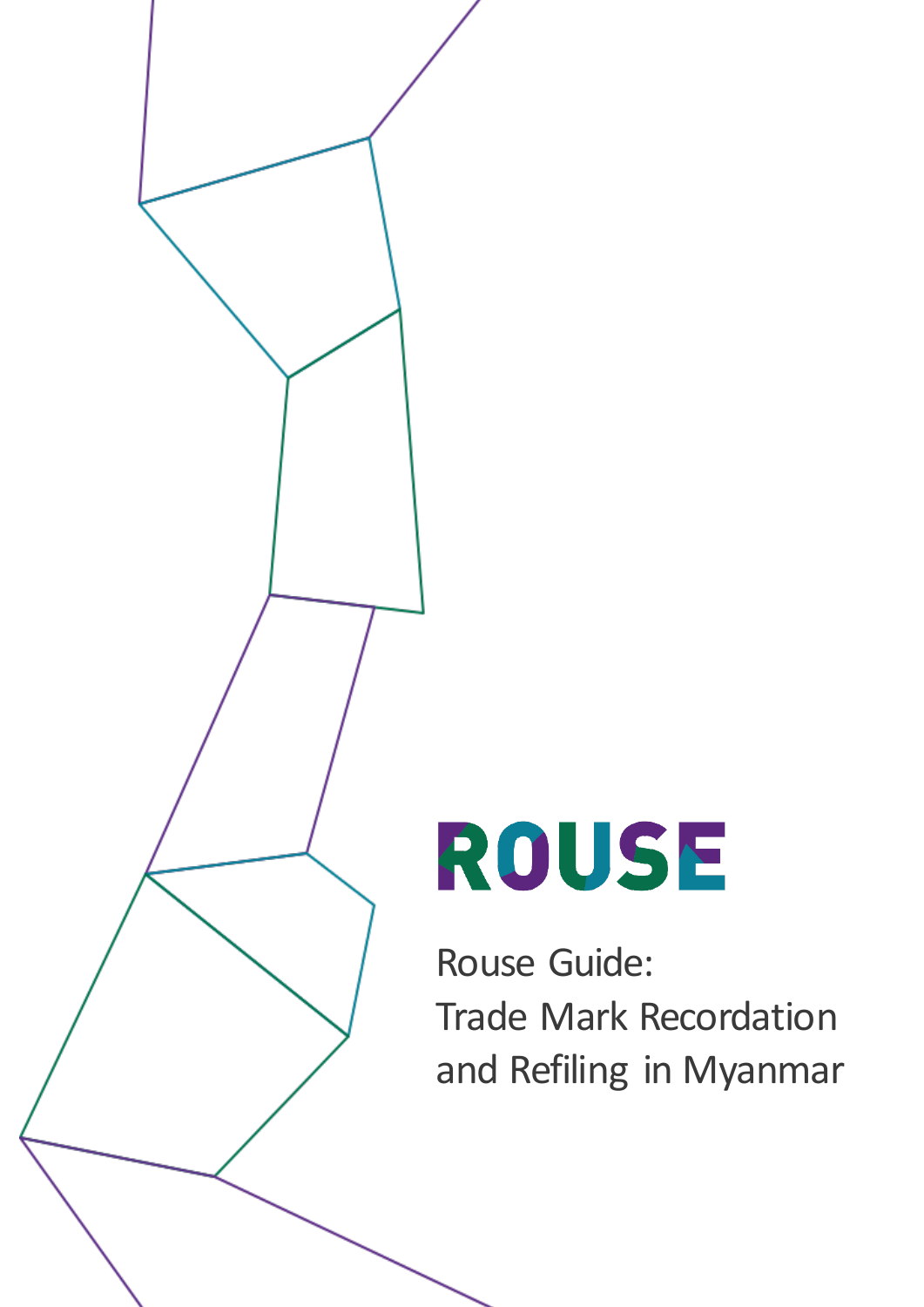## **ROUSE GUIDE: TRADE MARK RECORDATION AND REFILING IN MYANMAR**

This guide summarizes the recordation and refiling phases and requirements of trade marks.



For more information, please contact myanmar@rouse.com.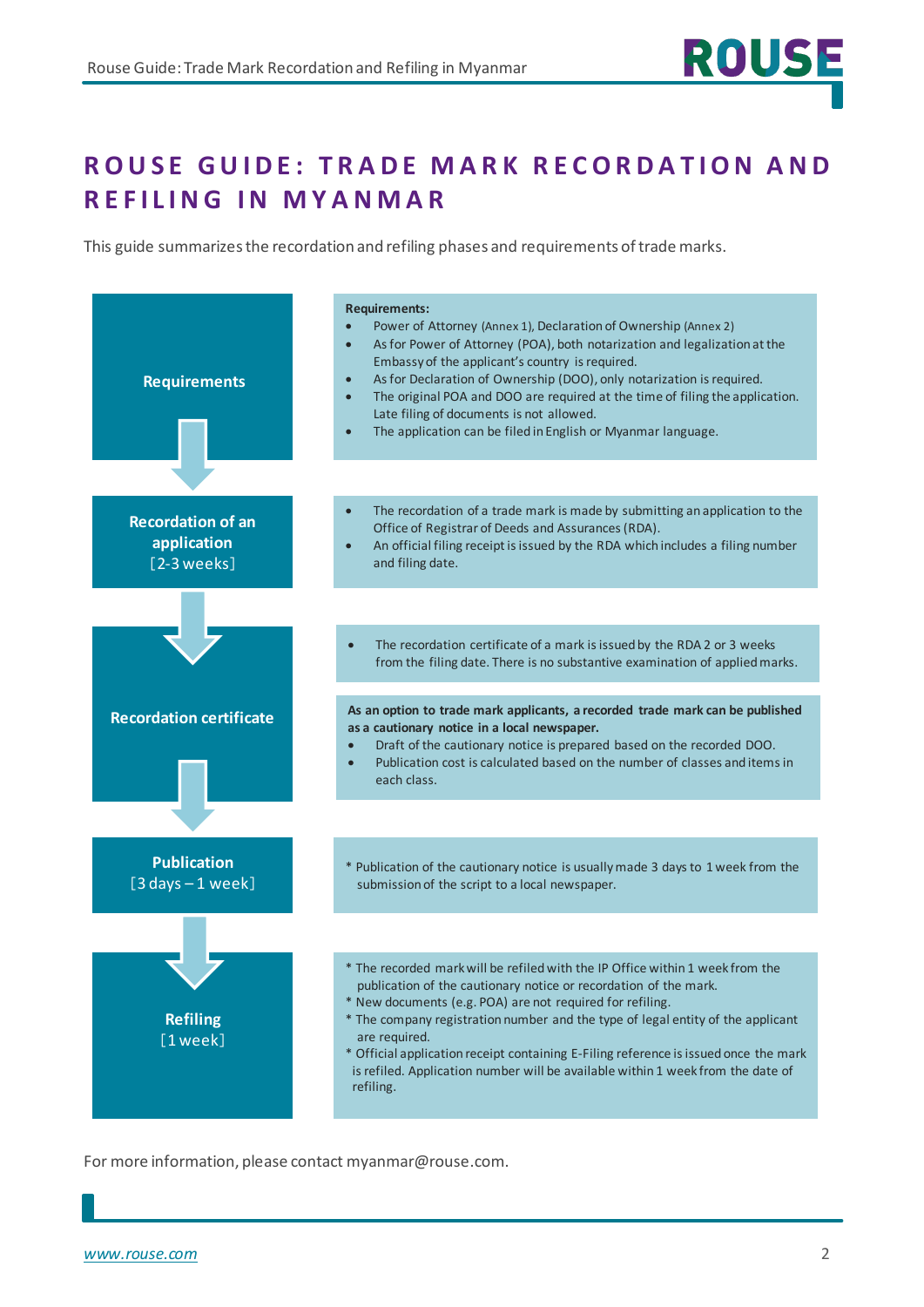

No need to use letterhead

## **POWER OF ATTORNEY**

Attachment 1 Power of Attorney

We, (Please fill the applicant's name), a company organized under the law of (Please fill the applicant's country name which set up the *company*), situated at (*Please fill the applicant's full address*) do hereby nominate, constitute and appoint MOE MYNN THU, NRC No. 12/MaYaKa(N) 126981, LL.B, LL.M, MRES and Zar Chi Seinn Ni Lar Wint, NRC No. 12/KaMaYa(N) 057792, LL.B of ROUSE MYANMAR at *La Pyayt Wun Plaza*, Room No. 507-508 (5th floor), No. 37 Alanpya Pagoda Street, Dagon Township, Yangon, Myanmar, jointly or separately to be the Attorney and Attorneys of the Appointer for the purposes hereafter fully described: Protect and enforce our intellectual property rights in the Republic of the Union of Myanmar which includes the followings:

- Trade mark filing, prosecution and publication of cautionary notices in journals;
- Responding to office actions and paying official fees for the recordation of trade marks to the Registrar Office of Deeds and Assurances;
- To give notices to opposite parties in respect of any of our intellectual property rights including trademarks;
- To negotiate and settle disputes
- To lodge civil and criminal proceedings in respect of any of our company's marks with the appropriate authorities, police investigation officers, public prosecutors and courts whatsoever on our behalf;
- To receive compensation from third parties including counterfeiters and remit compensation amounts to us.

And generally to do, act and perform all other matters and things in and towards the premises requisite and necessary, as fully and effectively as I might or could do were I personally present. I hereby verify and confirm all singular acts whatsoever my said attorneys shall legally do, or procure to be done in and touching these premises.

In witness whereof I have hereunto set hand at (*Please fill applicant's country name*), this a capacal day of in the year two thousand twenty-two of the Christian Era.

— продукт продукт продукт продукт продукт продукт продукт продукт продукт продукт продукт продукт продукт прод

No restriction about the position of signer (anyone who is in representative position of IP can be the signer)

Signature & Name in Block Letters

**Designation** 

Applicant

Notarization/Legalization required

IN THE PRESENCE OF (Notary Public)

…………………………………………

Note:

- 1. The Power of Attorney must be executed and authenticated in the present of a Notary Public.
- 2. Notarial authentication requires diplomatic legalization at the nearest Myanmar Embassy.